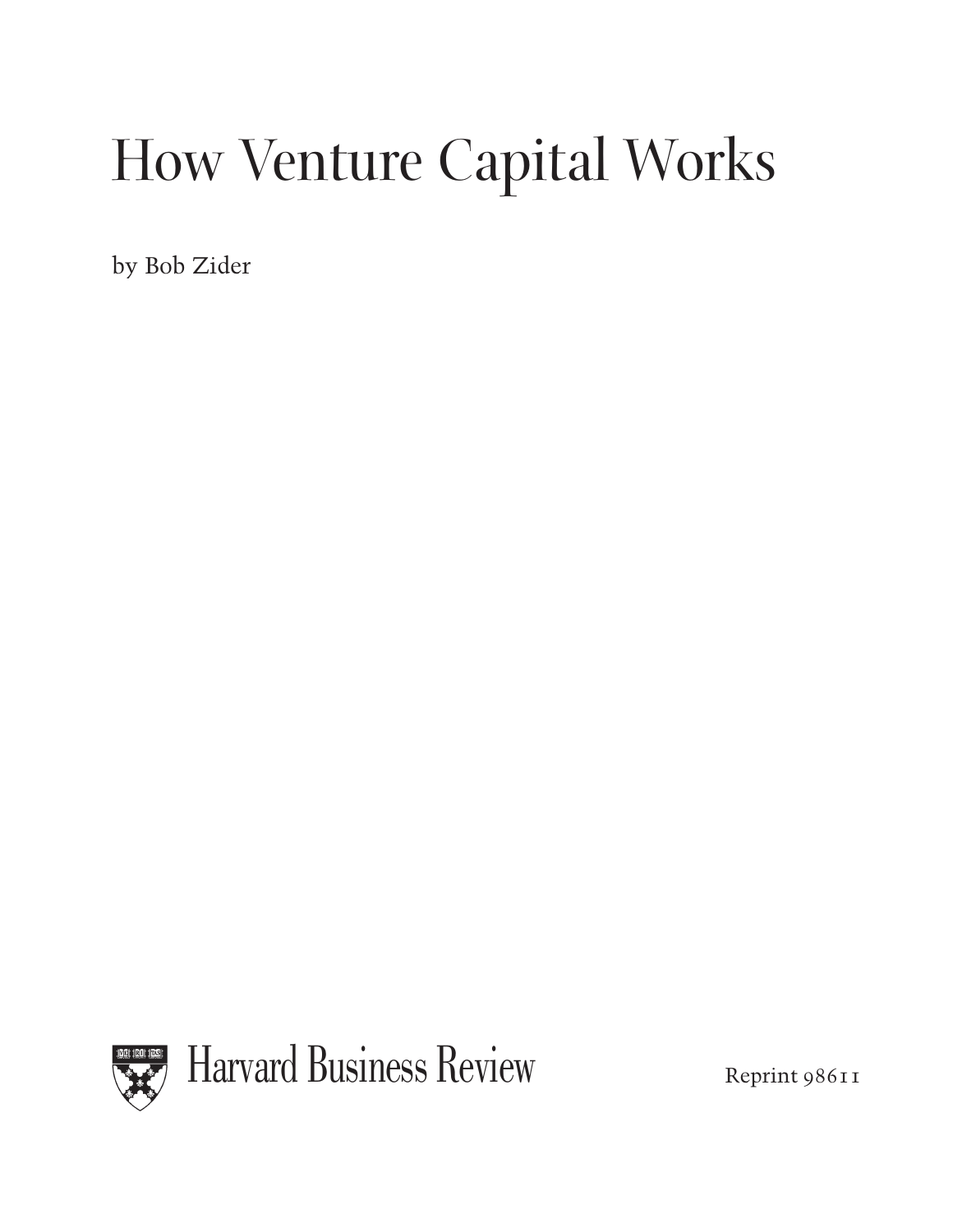# Harvard Business Review

#### **NOVEMBER–DECEMBER 1998**

#### **Reprint Number**

| MICHAEL E. PORTER                                                 | <b>CLUSTERS AND THE NEW ECONOMICS OF COMPETITION</b>                                         | 98609 |
|-------------------------------------------------------------------|----------------------------------------------------------------------------------------------|-------|
| DANIEL GOLEMAN                                                    | <b>WHAT MAKES A LEADER?</b>                                                                  | 98606 |
| <b>CARL SHAPIRO</b><br>AND HAL R. VARIAN                          | <b>VERSIONING: THE SMART WAY</b><br><b>TO SELL INFORMATION</b>                               | 98610 |
| STEWART D. FRIEDMAN,<br>PERRY CHRISTENSEN.<br>AND JESSICA DEGROOT | <b>WORK AND LIFE: THE END OF</b><br><b>THE ZERO-SUM GAME</b>                                 | 98605 |
| <b>BOB ZIDER</b>                                                  | <b>HOW VENTURE CAPITAL WORKS</b>                                                             | 98611 |
| <b>HENRY MINTZBERG</b>                                            | <b>COVERT LEADERSHIP: NOTES ON</b><br><b>MANAGING PROFESSIONALS</b>                          | 98608 |
| ANDY BLACKBURN.<br>MATT HALPRIN.<br>AND RUTH VELORIA              | <b>HBR CASE STUDY</b><br>THE CASE OF THE PROFITLESS PC                                       | 98603 |
| JAMES C. ANDERSON<br>AND JAMES A. NARUS                           | <b>IDEAS AT WORK</b><br><b>BUSINESS MARKETING: UNDERSTAND</b><br><b>WHAT CUSTOMERS VALUE</b> | 98601 |
| <b>BILL GROSS</b>                                                 | <b>FIRST PERSON</b><br>THE NEW MATH OF OWNERSHIP                                             | 98607 |
| PETER F. DRUCKER                                                  | <b>HBR CLASSIC</b><br>THE DISCIPLINE OF INNOVATION                                           | 98604 |
| PETER L. BERNSTEIN                                                | <b>BOOKS IN REVIEW</b><br>ARE NETWORKS DRIVING THE NEW ECONOMY?                              | 98602 |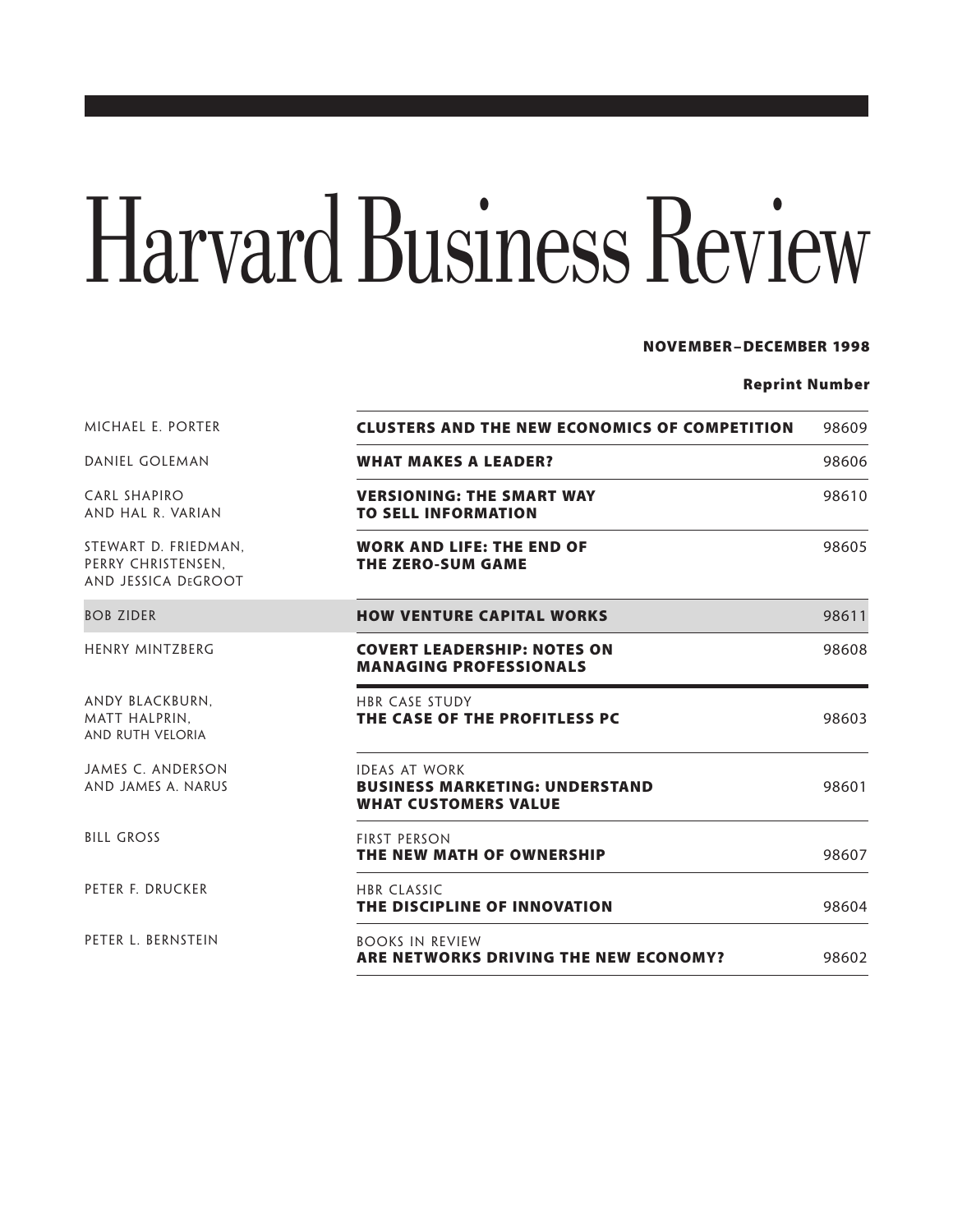*Before you can understand the industry, you must first separate myth from reality.*

## **HOW** VENTURE CAPITAL WORKS

#### BY BOB ZIDER

nvention and innovation drive the U.S. economy. What's more, they have a powerful grip on the nation's NVENTION AND INNOVATION drive the U.S. economy.<br>What's more, they have a powerful grip on the nation's<br>collective imagination. The popular press is filled with against-all-odds success stories of Silicon Valley entrepreneurs. In these sagas, the entrepreneur is the modern-day cowboy, roaming new industrial frontiers much the same way that earlier Americans explored the West. At his side stands the venture capitalist, a trail-wise sidekick ready to help the hero through all the tight spots – in exchange, of course, for a piece of the action.

As with most myths, there's some truth to this story. Arthur Rock, Tommy Davis, Tom Perkins, Eugene Kleiner, and other early venture capitalists are legendary for the

*Bob Zider is president of the Beta Group, a firm that develops and commercializes new technology with funding from individuals, companies, and venture capitalists. It is located in Menlo Park, California.*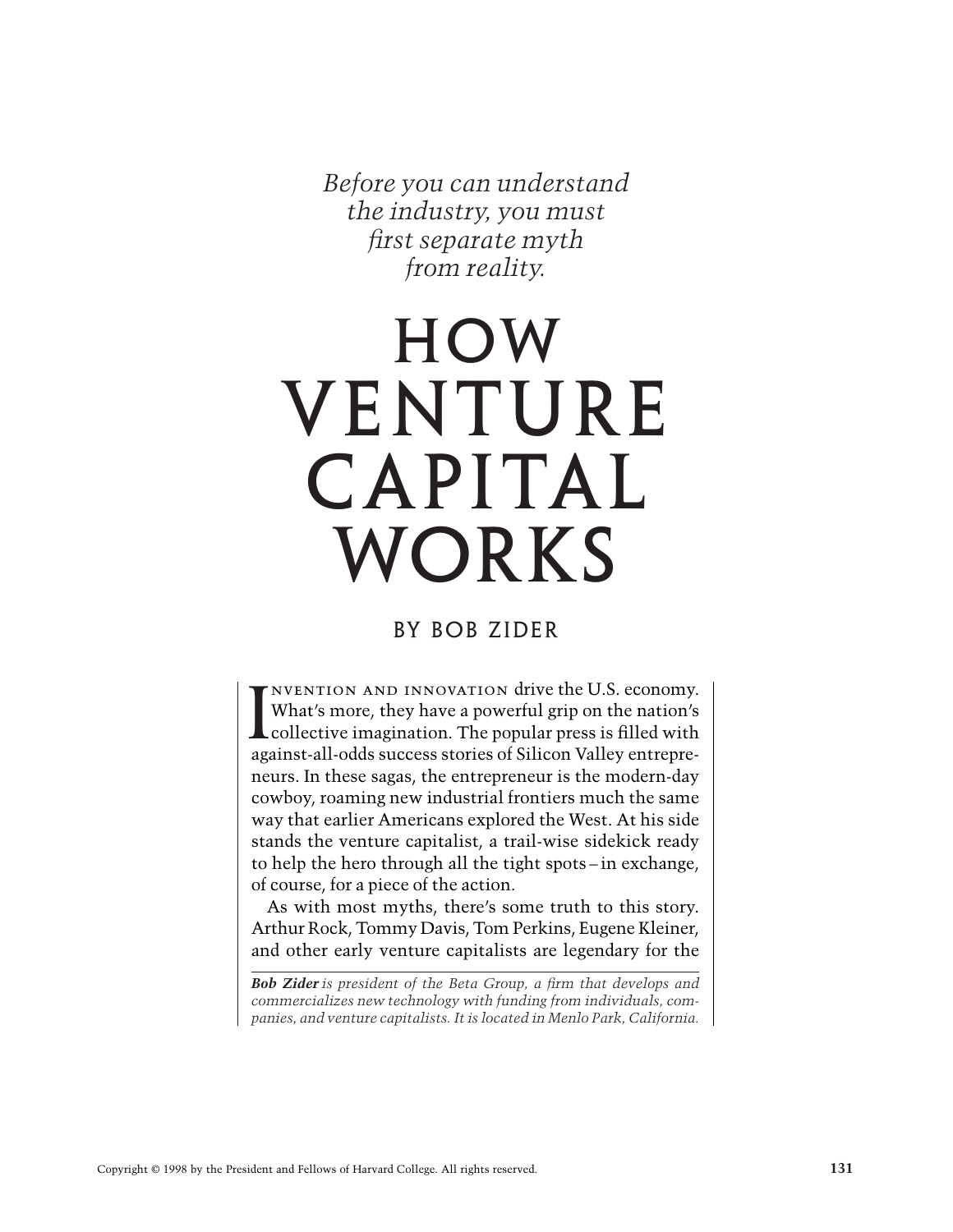parts they played in creating the modern computer industry. Their investing knowledge and operating experience were as valuable as their capital. But as the venture capital business has evolved over the past 30 years, the image of a cowboy with his sidekick has become increasingly outdated. Today's venture capitalists look more like bankers, and the entrepreneurs they fund look more like M.B.A.'s.

The U.S. venture-capital industry is envied throughout the world as an engine of economic growth. Although the collective imagination romanticizes the industry, separating the popular myths from the current realities is crucial to understanding how this important piece of the U.S. economy operates. For entrepreneurs (and would-be entrepreneurs), such an analysis may prove especially beneficial.

#### Venture Capital Fills a Void

Contrary to popular perception, venture capital plays only a minor role in funding basic innovation. Venture capitalists invested more than \$10 billion in 1997, but only 6%, or \$600 million, went to startups. Moreover, we estimate that less than \$1 billion of the total venture-capital pool went to R&D. The majority of that capital went to follow-on funding for projects originally developed through the far greater expenditures of governments (\$63 billion) and corporations (\$133 billion).

Where venture money plays an important role is in the next stage of the innovation life cycle – the period in a company's life when it begins to commercialize its innovation. We estimate that more than 80% of the money invested by venture capitalists goes into building the infrastructure required to grow the business – in expense investments (manufacturing, marketing, and sales) and the balance sheet (providing fixed assets and working capital).

Venture money is not long-term money. The idea is to invest in a company's balance sheet and infrastructure until it reaches a sufficient size and credibility so that it can be sold to a corporation or so that the institutional public-equity markets can step in and provide liquidity. In essence, the venture capitalist buys a stake in an entrepreneur's idea, nurtures it for a short period of time, and then exits with the help of an investment banker.

Venture capital's niche exists because of the structure and rules of capital markets. Someone with an idea or a new technology often has no other institution to turn to. Usury laws limit the interest banks can charge on loans – and the risks inherent in start-ups usually justify higher rates than allowed by law. Thus bankers will only finance a new

### Profile of the Ideal Entrepreneur

From a venture capitalist's perspective, the ideal entrepreneur:

- $\blacksquare$  is qualified in a "hot" area of interest,
- <sup>n</sup> delivers sales or technical advances such as FDA approval with reasonable probability,
- <sup>n</sup> tells a compelling story and is presentable to outside investors,
- <sup>n</sup> recognizes the need for speed to an IPO for liquidity,
- $\blacksquare$  has a good reputation and can provide references that show competence and skill,
- $\blacksquare$  understands the need for a team with a variety of skills and therefore sees why equity has to be allocated to other people,
- <sup>n</sup> works diligently toward a goal but maintains flexibility,
- <sup>n</sup> gets along with the investor group,
- n understands the cost of capital and typical deal structures and is not offended by them,
- is sought after by many VCs,
- <sup>n</sup> has realistic expectations about process and outcome.

business to the extent that there are hard assets against which to secure the debt. And in today's information-based economy, many start-ups have few hard assets.

Furthermore, investment banks and public equity are both constrained by regulations and operating practices meant to protect the public investor. Historically, a company could not access the public market without sales of about \$15 million, assets of \$10 million, and a reasonable profit history. To put this in perspective, less than 2% of the more than 5 million corporations in the United States have more than \$10 million in revenues. Although the IPO threshold has been lowered recently through the issuance of development-stage company stocks, in general the financing window for companies with less than \$10 million in revenue remains closed to the entrepreneur.

Venture capital fills the void between sources of funds for innovation (chiefly corporations, government bodies, and the entrepreneur's friends and family) and traditional, lower-cost sources of capi-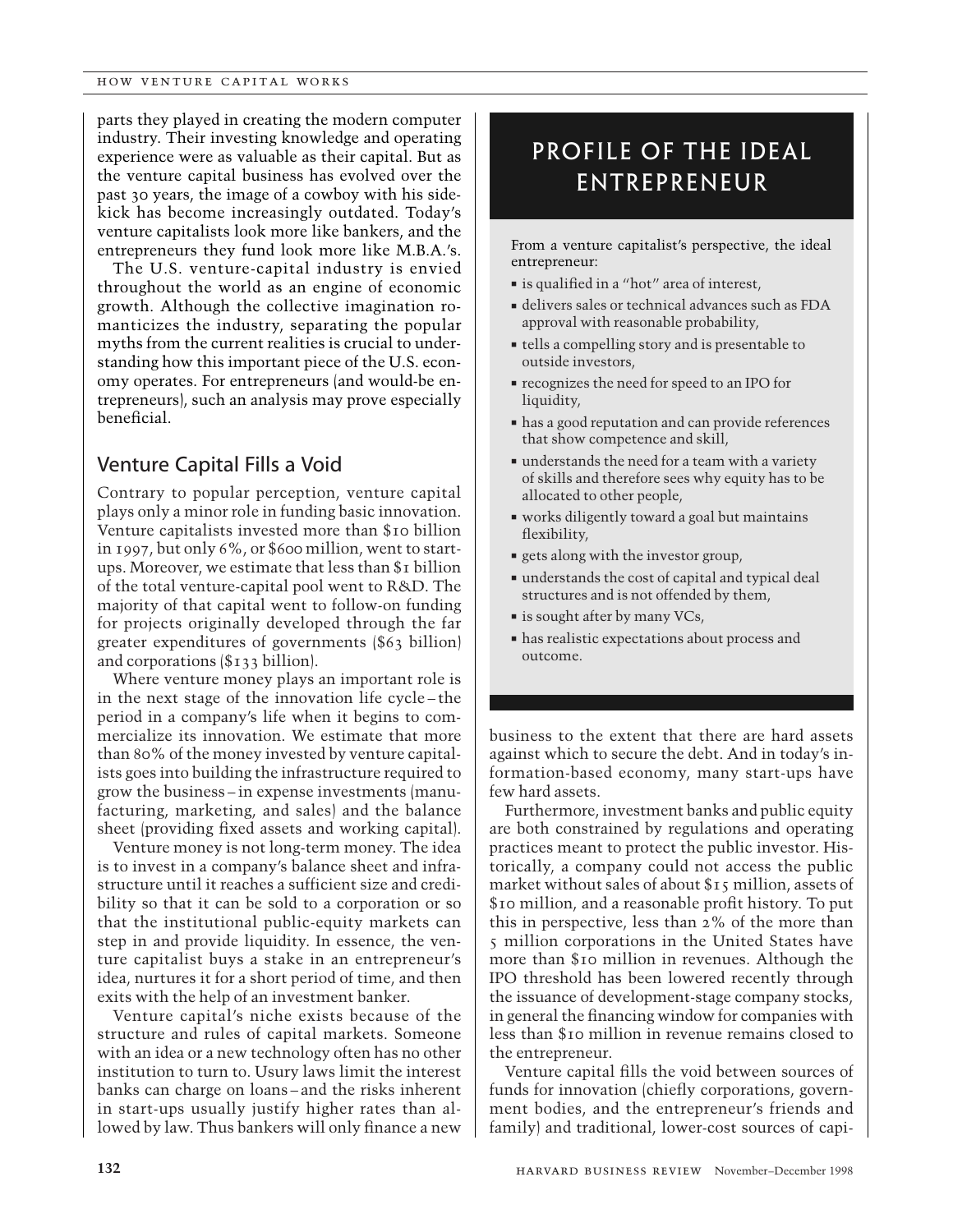tal available to ongoing concerns. Filling that void successfully requires the venture capital industry to provide a sufficient return on capital to attract private equity funds, attractive returns for its own participants, and sufficient upside potential to entrepreneurs to attract high-quality ideas that will generate high returns. Put simply, the challenge is to earn a consistently superior return on investments in inherently risky business ventures.

#### Sufficient Returns at Acceptable Risk

Investors in venture capital funds are typically very large institutions such as pension funds, financial firms, insurance companies, and university endowments – all of which put a small percentage of their total funds into high-risk investments. They expect a return of between 25% and 35% per year over the lifetime of the investment. Because these investments represent such a tiny part of the institutional investors' portfolios, venture capitalists have a lot of latitude. What leads these institutions to invest in a fund is not the specific investments but the firm's overall track record, the fund's "story," and their confidence in the partners themselves.

How do venture capitalists meet their investors' expectations at acceptable risk levels? The answer lies in their investment profile and in how they structure each deal.

**The Investment Profile.** One myth is that venture capitalists invest in good people and good ideas. The reality is that they invest in good industries – that is, industries that are more competitively forgiving than the market as a whole. In 1980, for ex-

ample, nearly 20% of venture capital investments went to the energy industry. More recently, the flow of capital has shifted rapidly from genetic engineering, specialty retailing, and computer hardware to CD-ROMs, multimedia, telecommunications, and software companies. Now, more than 25% of disbursements are devoted to the Internet "space." The apparent randomness of these shifts among

technologies and industry segments is misleading; the targeted segment in each case was growing fast, and its capacity promised to be constrained in the next five years. To put this in context, we estimate that less than 10% of all U.S. economic activity occurs in segments projected to grow more than 15% a year over the next five years.

In effect, venture capitalists focus on the middle part of the classic industry S-curve. They avoid both the early stages, when technologies are uncertain and market needs are unknown, and the later stages, when competitive shakeouts and consolidations are inevitable and growth rates slow dramatically. Consider the disk drive industry. In 1983, more than 40 venture-funded companies and more than 80 others existed. By late 1984, the industry market value had plunged from \$5.4 billion to \$1.4 billion. Today only five major players remain.

Growing within high-growth segments is a lot easier than doing so in low-, no-, or negative-growth ones, as every businessperson knows. In other words, regardless of the talent or charisma of individual entrepreneurs, they rarely receive backing from a VC if their businesses are in low-growth market segments. What these investment flows reflect, then, is a consistent pattern of capital allocation into industries where most companies are likely to look good in the near term.

During this adolescent period of high and accelerating growth, it can be extremely hard to distinguish the eventual winners from the losers because their financial performance and growth rates look strikingly similar. (See the chart "Timing Is Everything.") At this stage, all companies are struggling to deliver products to a product-starved market. Thus the critical challenge for the venture capitalist is to identify competent management that can execute – that is, supply the growing demand.

Picking the wrong industry or betting on a technology risk in an unproven market segment is something VCs avoid. Exceptions to this rule tend to involve "concept" stocks, those that hold great promise but that take an extremely long time to succeed. Genetic engineering companies illustrate

The myth is that venture capitalists invest in good people and good ideas. The reality is that they invest in good industries.

> this point. In that industry, the venture capitalist's challenge is to identify entrepreneurs who can advance a key technology to a certain stage – FDA approval, for example – at which point the company can be taken public or sold to a major corporation.

> By investing in areas with high growth rates, VCs primarily consign their risks to the ability of the company's management to execute. VC investments in high-growth segments are likely to have exit opportunities because investment bankers are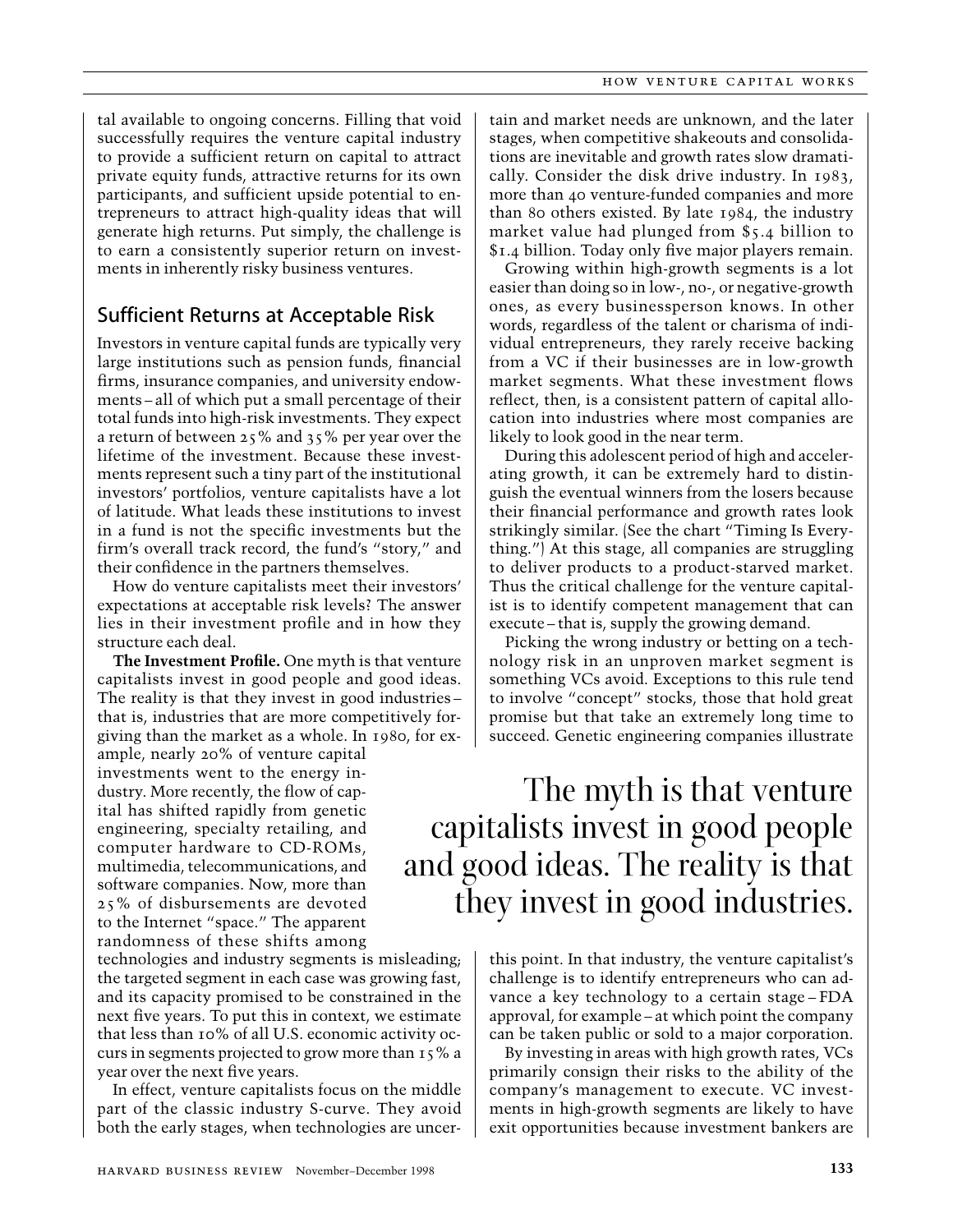#### timing is everything

More than 80% of the money invested by venture capitalists goes into the adolescent phase of a company's life cycle. In this period of accelerated growth, the financials of both the eventual winners and losers look strikingly similar.



continually looking for new high-growth issues to bring to market. The issues will be easier to sell and likely to support high relative valuations – and therefore high commissions for the investment bankers. Given the risk of these types of deals, investment bankers' commissions are typically 6% to 8% of the money raised through an IPO. Thus an effort of only several months on the part of a few professionals and brokers can result in millions of dollars in commissions.

As long as venture capitalists are able to exit the company and industry before it tops out, they can reap extraordinary returns at relatively low risk. Astute venture capitalists operate in a secure niche where traditional, low-cost financing is unavailable. High rewards can be paid to successful management teams, and institutional investment will be available to provide liquidity in a relatively short period of time.

**The Logic of the Deal.** There are many variants of the basic deal structure, but whatever the specifics, the logic of the deal is always the same: to give investors in the venture capital fund both ample downside protection and a favorable position for additional investment if the company proves to be a winner.

In a typical start-up deal, for example, the venture capital fund will invest \$3 million in exchange for a 40% preferred-equity ownership position, although recent valuations have been much higher. The preferred provisions offer downside protection. For instance, the venture capitalists receive a liquidation preference. A liquidation feature simulates debt by giving 100% preference over common shares held by management until the VC's \$3 million is returned. In other words, should the venture fail, they are given first claim to all the company's assets and technology. In addition, the deal often includes blocking rights or disproportional voting rights over key decisions, including the sale of the company or the timing of an IPO.

The contract is also likely to contain downside protection in the form of antidilution clauses, or *ratchets.* Such clauses protect against equity dilution if subsequent rounds of financing at lower values take place. Should the company stumble and have to raise more money at a lower valuation, the venture firm will be given enough shares to maintain its original equity position – that is, the total percentage of equity owned. That preferential treatment typically comes at the expense of the common shareholders, or management, as well as investors who are not affiliated with the VC firm and who do not continue to invest on a pro rata basis.

Alternatively, if a company is doing well, investors enjoy upside provisions, sometimes giving them the right to put additional money into the venture at a predetermined price. That means venture investors can increase their stakes in successful ventures at below market prices.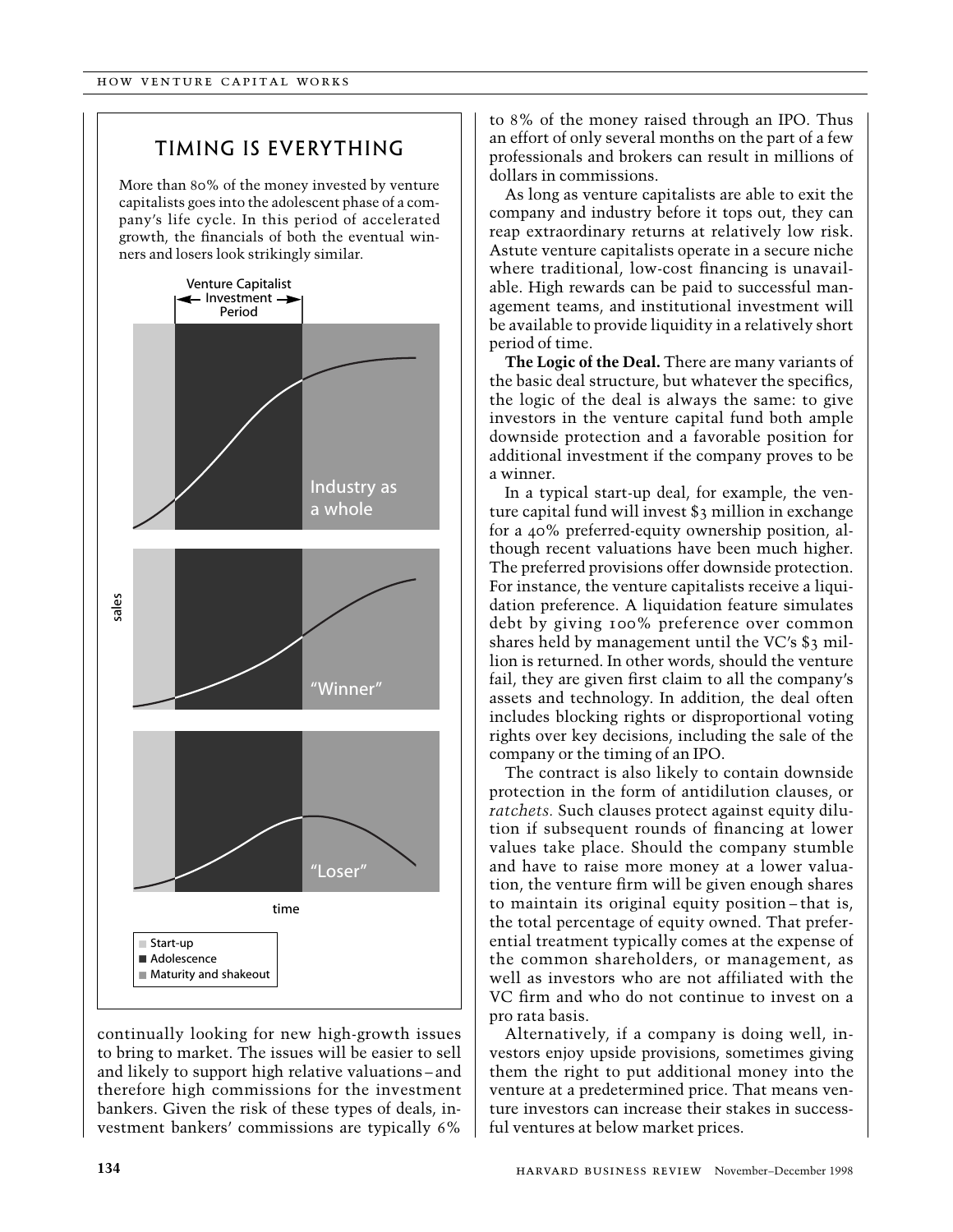### how the venture capital industry works

The venture capital industry has four main players: entrepreneurs who need funding; investors who want high returns; investment bankers who need companies to sell; and the venture capitalists who make money for themselves by making a market for the other three.



VC firms also protect themselves from risk by coinvesting with other firms. Typically, there will be a "lead" investor and several "followers." It is the exception, not the rule, for one VC to finance an individual company entirely. Rather, venture firms prefer to have two or three groups involved in most stages of financing. Such relationships provide further portfolio diversification – that is, the ability to invest in more deals per dollar of invested capital. They also decrease the workload of the VC partners by getting others involved in assessing the risks during the due diligence period and in managing the deal. And the presence of several VC firms adds credibility. In fact, some observers have suggested that the truly smart fund will always be a follower of the top-tier firms.

#### Attractive Returns for the VC

In return for financing one to two years of a company's start-up, venture capitalists expect a ten times return of capital over five years. Combined with the preferred position, this is very high-cost capital: a loan with a 58% annual compound interest rate that cannot be prepaid. But that rate is necessary to deliver average fund returns above 20%. Funds are structured to guarantee partners a comfortable income while they work to generate those returns. The venture capital partners agree to return all of the investors' capital before sharing in the upside. However, the fund typically pays for the investors' annual operating budget  $-2\%$  to 3% of the pool's total capital – which they take as a management fee regardless of the fund's results. If there is a \$100 million pool and four or five partners, for example, the partners are essentially assured salaries of \$200,000 to \$400,000 plus operating expenses for seven to ten years. (If the fund fails, of course, the group will be unable to raise funds in the future.) Compare those figures with Tommy Davis and Arthur Rock's first fund, which was \$5 million but had a total management fee of only \$75,000 a year.

The real upside lies in the appreciation of the portfolio. The investors get 70% to 80% of the gains; the venture capitalists get the remaining 20% to 30%. The amount of money any partner receives beyond salary is a function of the total growth of the portfolio's value and the amount of money managed per partner. (See the exhibit "Pay for Performance.")

Thus for a typical portfolio – say, \$20 million managed per partner and 30% total appreciation on the fund – the average annual compensation per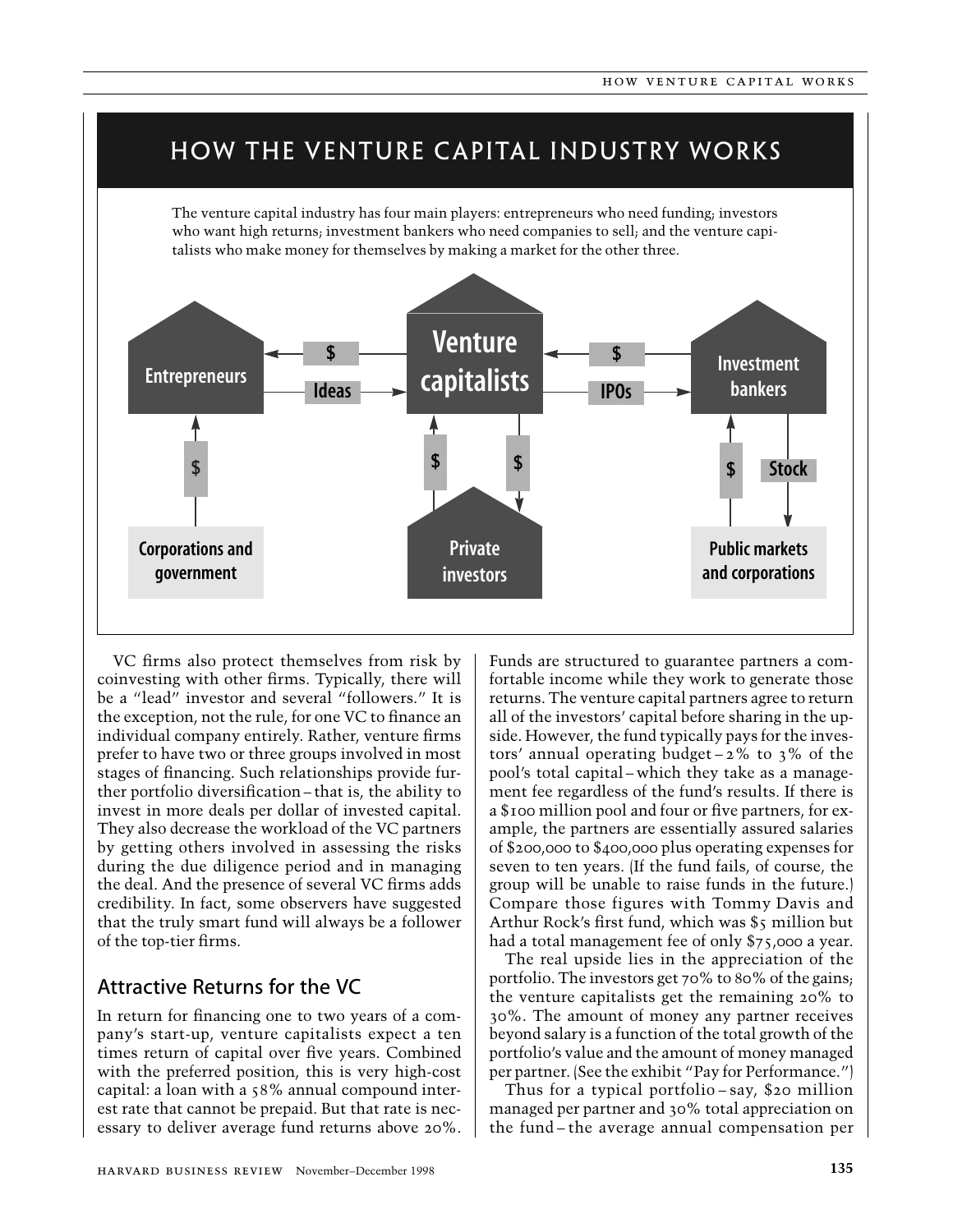| PAY FOR PERFORMANCE                                                            |        |     |        |     |        |
|--------------------------------------------------------------------------------|--------|-----|--------|-----|--------|
| ANNUAL IRR OF FUND OVER FIVE YEARS:                                            |        |     |        |     |        |
| $0\%$                                                                          | $10\%$ | 20% | $30\%$ | 40% | $50\%$ |
| AVERAGE ANNUAL COMPENSATION (IN MILLIONS)<br>\$20 million managed per partner: |        |     |        |     |        |
| O.2                                                                            | 0.6    | I.4 | 2.4    | 3.8 | 5.4    |
| AVERAGE ANNUAL COMPENSATION (IN MILLIONS)<br>\$30 million managed per partner: |        |     |        |     |        |
| O.3                                                                            | O.9    | 2.1 | 3.6    | 5.5 | 8.1    |
|                                                                                |        |     |        |     |        |

partner will be about \$2.4 million per year, nearly all of which comes from fund appreciation. And that compensation is multiplied for partners who manage several funds. From an investor's perspective, this compensation is acceptable because the venture capitalists have provided a very attractive return on investment and their incentives are entirely aligned with making the investment a success.

What part does the venture capitalist play in maximizing the growth of the portfolio's value? In an ideal world, all of the firm's investments would be winners. But the world isn't ideal; even with the best management, the odds of failure for any individual company are high.

On average, good plans, people, and businesses succeed only one in ten times. To see why, consider that there are many components critical to a company's success. The best companies might have an 80% probability of succeeding at each of them. But even with these odds, the probability of eventual success will be less than 20% because failing to execute on any one component can torpedo the entire company.

| <b>INDIVIDUAL EVENT</b>                | PROBABILITY |
|----------------------------------------|-------------|
| Company has sufficient capital         | 80%         |
| Management is capable and focused      | 80%         |
| Product development goes as planned    | 80%         |
| Production and component sourcing      |             |
| goes as planned                        | 80%         |
| Competitors behave as expected         | 80%         |
| Customers want product                 | 80%         |
| Pricing is forecast correctly          | 80%         |
| Patents are issued and are enforceable | 80%         |
| <b>COMBINED PROBABILITY OF SUCCESS</b> | $17\%$      |

If just one of the variables drops to a 50% probability, the combined chance of success falls to 10%.

These odds play out in venture capital portfolios: more than half the companies will at best return only the original investment and at worst be total losses. Given the portfolio approach and the deal structure VCs use, however, only 10% to 20% of the companies funded need to be real winners to achieve the targeted return rate of 25% to 30%. In fact, VC reputations are often built on one or two good investments.

A typical breakout of portfolio performance per \$1,000 invested is shown below:

|                               | <b>BAD</b> | <b>ALIVE</b> | OKAY  | GOOD.      | <b>GREAT</b> | <b>TOTAL</b> |
|-------------------------------|------------|--------------|-------|------------|--------------|--------------|
| <b>\$INVESTED</b>             | 200        | 400          | 200   | <b>IOO</b> | <b>IOO</b>   | I,000        |
| <b>PAYOUT</b><br>YEAR 5       | $\circ$    | IX           | 5X    | IOX        | 2OX          |              |
| <b>GROSS</b><br><b>RETURN</b> | $\circ$    | 400          | I,000 | I,000      | 2,000        | 4,400        |
| <b>NET</b><br><b>RETURN</b>   | (200)      | $\circ$      | 800   | 900        | I,900        | 3,400        |

Those probabilities also have a great impact on how the venture capitalists spend their time. Little time is required (and sometimes best not spent) on the real winners – or the worst performers, called *numnuts* ("no money, no time"). Instead, the VC allocates a significant amount of time to those middle portfolio companies, determining whether and how the investment can be turned around and whether continued participation is advisable. The equity ownership and the deal structure described earlier give the VCs the flexibility to make management changes, particularly for those companies whose performance has been mediocre.

Most VCs distribute their time among many activities (see the exhibit "How Venture Capitalists Spend Their Time"). They must identify and attract new deals, monitor existing deals, allocate additional capital to the most successful deals, and assist with exit options. Astute VCs are able to allocate their time wisely among the various functions and deals.

Assuming that each partner has a typical portfolio of ten companies and a 2,000-hour work year, the amount of time spent on each company with each activity is relatively small. If the total time spent with portfolio companies serving as directors and acting as consultants is 40%, then partners spend 800 hours per year with portfolio companies. That allows only 80 hours per year per company – less than 2 hours per week.

The popular image of venture capitalists as sage advisors is at odds with the reality of their schedules. The financial incentive for partners in the VC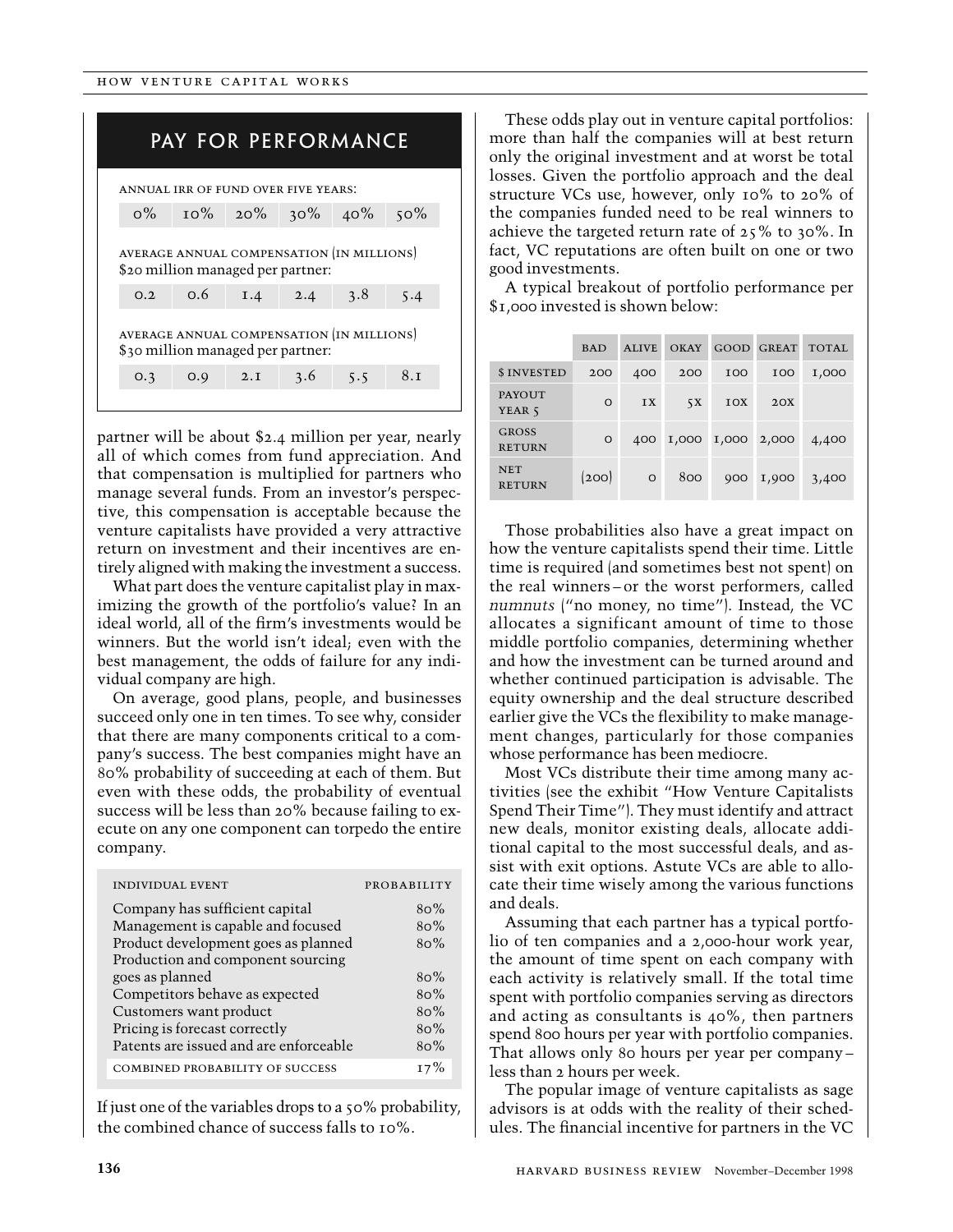firm is to manage as much money as possible. The more money they manage, the less time they have to nurture and advise entrepreneurs. In fact, "virtual CEOs" are now being added to the equity pool to counsel company management, which is the role that VCs used to play.

Today's venture capital fund is structurally similar to its late 1970s and early 1980s predecessors: the partnership includes both limited and general partners, and the life of the

fund is seven to ten years. (The fund makes investments over the course of the first two or three years, and any investment is active for up to five years. The fund harvests the returns over the last two to three years.) However, both the size of the typical fund and the amount of money managed per partner have changed dramatically. In 1980, the average fund was about \$20 million, and its two or three general partners each managed three to five investments. That left a lot of time for the venture capital partners to work directly with the companies, bringing their experience and industry expertise to bear. Today the average fund is ten times larger, and each partner manages two to five times as many investments. Not surprisingly, then, the partners are usually far less knowledgeable about the industry and the technology than the entrepreneurs.

#### The Upside for Entrepreneurs

Even though the structure of venture capital deals seems to put entrepreneurs at a steep disadvantage, they continue to submit far more plans than actually get funded, typically by a ratio of more than ten to one. Why do seemingly bright and capable people seek such high-cost capital?

Venture-funded companies attract talented people by appealing to a "lottery" mentality. Despite the high risk of failure in new ventures, engineers and businesspeople leave their jobs because they are unable or unwilling to perceive how risky a start-up can be. Their situation may be compared to that of hopeful high school basketball players, devoting hours to their sport despite the overwhelming odds against turning professional and earning million-dollar incomes. But perhaps the entrepreneur's behavior is not so irrational.





Consider the options. Entrepreneurs – and their friends and families – usually lack the funds to finance the opportunity. Many entrepreneurs also recognize the risks in starting their own businesses, so they shy away from using their own money. Some also recognize that they do not possess all the talent and skills required to grow and run a successful business.

Most of the entrepreneurs and management teams that start new companies come from corporations or, more recently, universities. This is logical because nearly all basic research money, and therefore invention, comes from corporate or government funding. But those institutions are better at helping people find new ideas than at turning them into new businesses (see the exhibit "Who Else Funds Innovation?"). Entrepreneurs recognize that their upside in companies or universities is limited by the institution's pay structure. The VC has no such caps.

Downsizing and reengineering have shattered the historical security of corporate employment. The corporation has shown employees its version of loyalty. Good employees today recognize the inherent insecurity of their positions and, in return, have little loyalty themselves.

Additionally, the United States is unique in its willingness to embrace risk-taking and entrepreneurship. Unlike many Far Eastern and European cultures, the culture of the United States attaches little, if any, stigma to trying and failing in a new enterprise. Leaving and returning to a corporation is often rewarded.

For all these reasons, venture capital is an attractive deal for entrepreneurs. Those who lack new ideas, funds, skills, or tolerance for risk to start something alone may be quite willing to be hired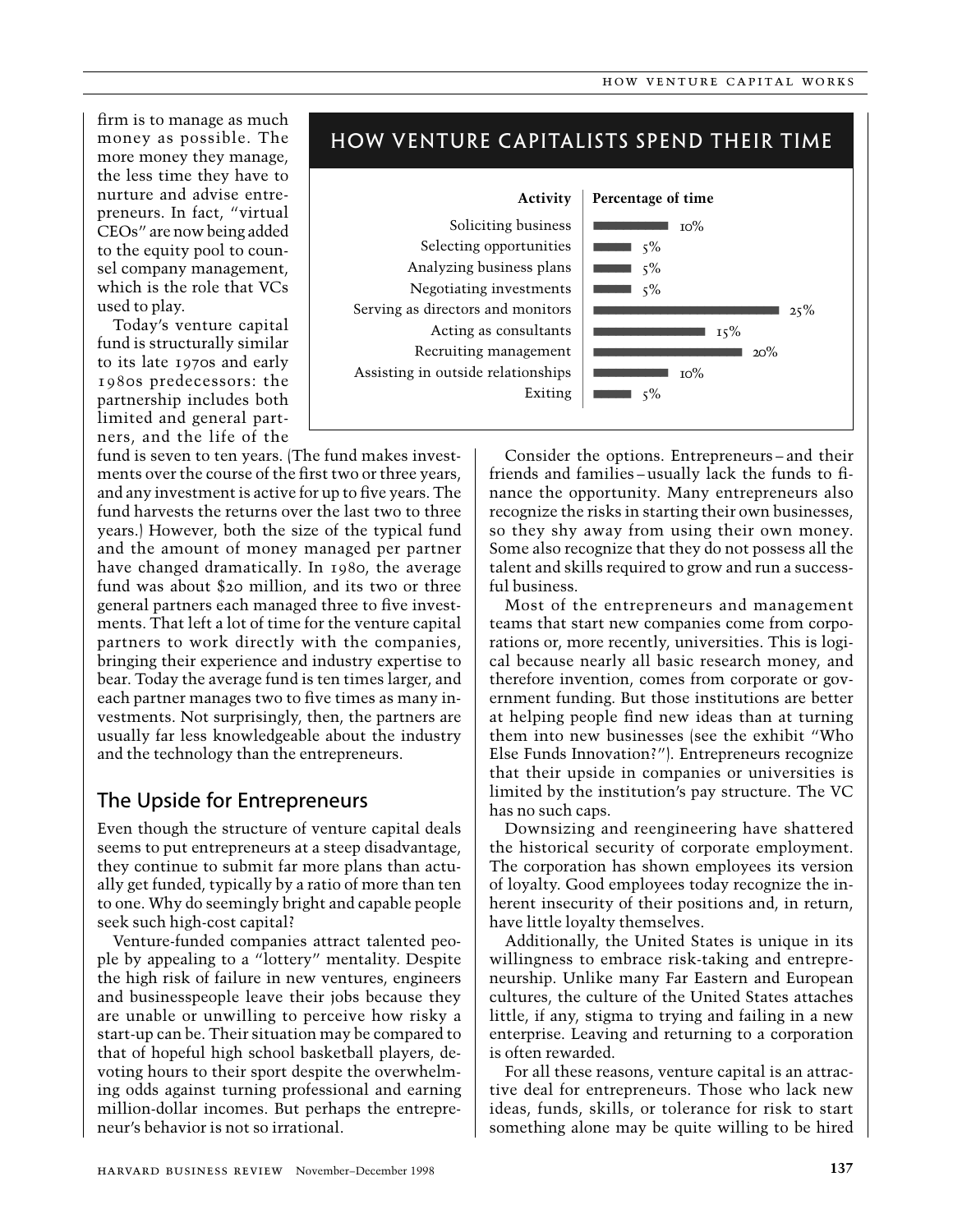## WHO ELSE FUNDS Innovation?

The venture model provides an engine for commercializing technologies that formerly lay dormant in corporations and in the halls of academia. Despite the \$133 billion U.S. corporations spend on R&D, their basic structure makes entrepreneurship nearly impossible. Because R&D relies on a cooperative and collaborative environment, it is difficult, if not impossible, for companies to differentially reward employees working side by side, even if one has a brilliant idea and the other doesn't. Compensation typically comes in the form of status and promotion, not money. It would be an organizational and compensation nightmare for companies to try to duplicate the venture capital strategy.

Furthermore, companies typically invest in and protect their existing market positions; they tend to fund only those ideas that are central to their strategies. The result is a reservoir of talent and new ideas, which creates the pool for new ventures.

For its part, the government provides two incentives to develop and commercialize new technology. The first is the patent and trademark system, which provides monopolies for inventive products in return for full disclosure of the technology. That, in turn, provides a base for future technology development. The second is the direct funding of speculative projects that corporations and individuals can't or won't fund. Such seed funding is expected to create jobs and boost the economy.

Although many universities bemoan the fact that some professors are getting rich from their research, remember that most of the research is funded by the government. From the government's perspective, that is exactly what their \$63 billion in R&D funding is intended to do.

The newest funding source for entrepreneurs are so-called angels, wealthy individuals who typically contribute seed capital, advice, and support for businesses in which they themselves are experienced. We estimate that they provide \$20 billion to start-ups, a far greater amount than venture capitalists do. Turning to angels may be an excellent strategy, particularly for businesses in industries that are not currently in favor among the venture community. But for angels, these investments are a sideline, not a primary business.

into a well-funded and supported venture. Corporate and academic training provides many of the technological and business skills necessary for the task while venture capital contributes both the financing and an economic reward structure well beyond what corporations or universities afford. Even if a founder is ultimately demoted as the company grows, he or she can still get rich because the value of the stock will far outweigh the value of any forgone salary.

By understanding how venture capital actually works, astute entrepreneurs can mitigate their risks and increase their potential rewards. Many entrepreneurs make the mistake of thinking that venture capitalists are looking for good ideas when, in fact, they are looking for good managers in particular industry segments. The value of any individual to a VC is thus a function of the following conditions:

<sup>n</sup> the number of people within the high-growth industry that are qualified for the position;

 $\bullet$  the position itself (CEO, CFO, VP of R&D, technician);

 $\bullet$  the match of the person's skills, reputation, and incentives to the VC firm;

 $\bullet$  the willingness to take risks; and

• the ability to sell oneself.

Entrepreneurs who satisfy these conditions come to the table with a strong negotiating position. The ideal candidate will also have a business track record, preferably in a prior successful IPO, that makes the VC comfortable. His reputation will be such that the investment in him will be seen as a prudent risk. VCs want to invest in proven, successful people.

Just like VCs, entrepreneurs need to make their own assessments of the industry fundamentals, the skills and funding needed, and the probability of success over a reasonably short time frame. Many excellent entrepreneurs are frustrated by what they see as an unfair deal process and equity position. They don't understand the basic economics of the venture business and the lack of financial alternatives available to them. The VCs are usually in the position of power by being the only source of capital and by having the ability to influence the network. But the lack of good managers who can deal with uncertainty, high growth, and high risk can provide leverage to the truly competent entrepreneur. Entrepreneurs who are sought after by competing VCs would be wise to ask the following questions:

<sup>n</sup> Who will serve on our board and what is that person's position in the VC firm?

<sup>n</sup> How many other boards does the VC serve on?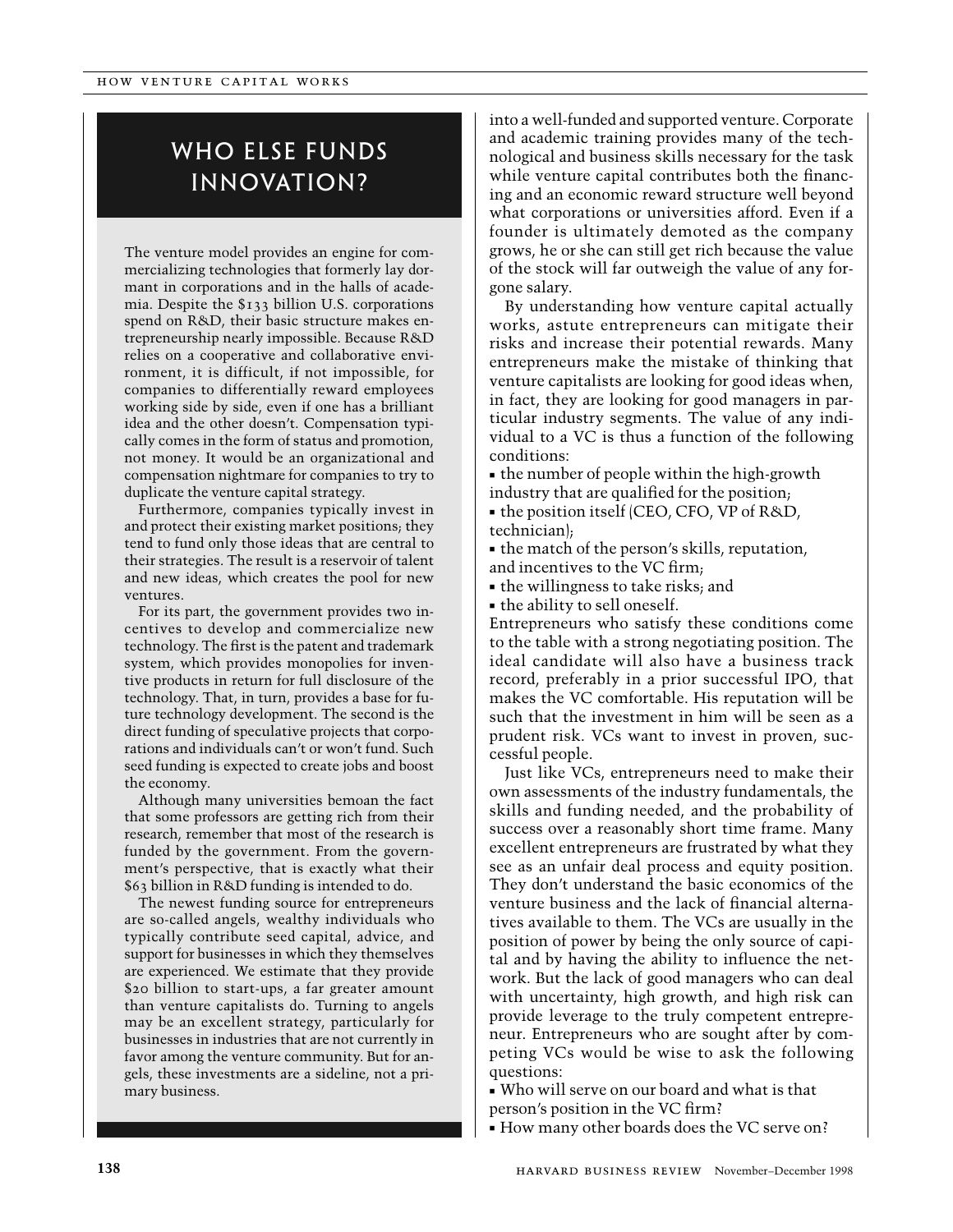$\blacksquare$  Has the VC ever written and funded his or her own business plan successfully?

<sup>n</sup> What, if any, is the VC's direct operating or technical experience in this industry segment? <sup>n</sup> What is the firm's reputation with entrepreneurs who have been fired or involved in unsuccessful ventures?

The VC partner with solid experience and proven skill is a true "trail-wise sidekick." Most VCs, however, have never worked in the funded industry or have never been in a down cycle. And, unfortunately, many entrepreneurs are self-absorbed and believe that their own ideas or skills are the key to success. In fact, the VC's financial and business skills play an important role in the company's eventual success. Moreover, every company goes through a life cycle; each stage requires a different set of management skills. The person who starts the business is seldom the person who can grow it, and that person is seldom the one who can lead a much larger company. Thus it is unlikely that the founder will be the same person who takes the company public.

Ultimately, the entrepreneur needs to show the venture capitalist that his team and idea fit into the VC's current focus and that his equity participation and management skills will make the VC's job easier and the returns higher. When the entrepreneur understands the needs of the funding source and sets expectations properly, both the VC and entrepreneur can profit handsomely.

Although venture capital has grown dramatically over the past ten years, it still constitutes only a tiny part of the U.S. economy. Thus in principle, it could grow exponentially. More likely, however, the cyclical nature of the public markets, with their historic booms and busts, will check the industry's growth. Companies are now going public with valuations in the hundreds of millions of dollars without ever making a penny. And if history is any guide, most of these companies never will.

The system described here works well for the players it serves: entrepreneurs, institutional investors, investment bankers, and the venture capitalists themselves. It also serves the supporting cast of lawyers, advisers, and accountants. Whether it meets the needs of the investing public is still an open question. U

Reprint 98611 To place an order, call 1-800-988-0886.